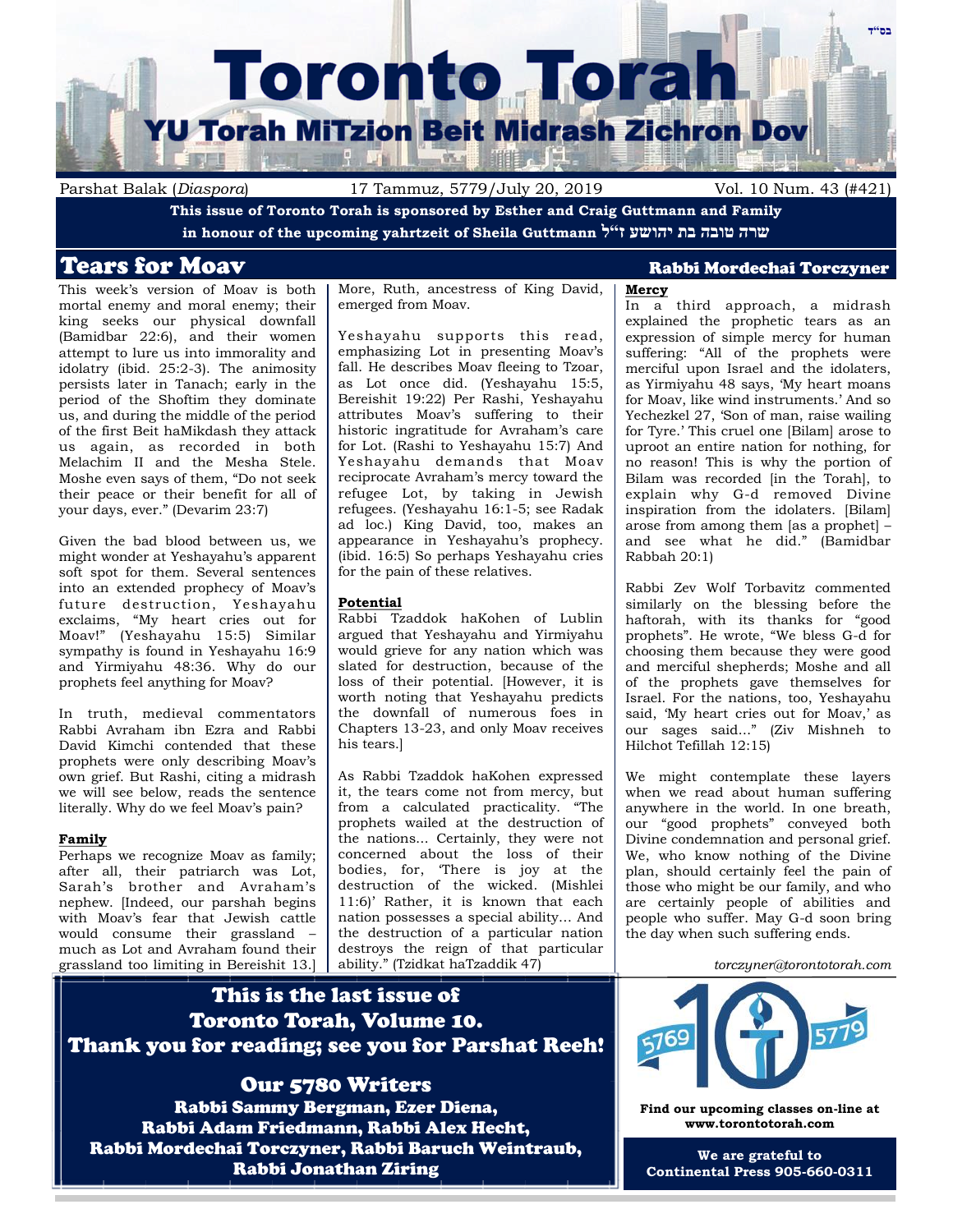# Journey *Through Tanach*: Shoftim, Chapter 16 **Exer Diena** Ezer Diena

#### **Summary**

The final *Journey Through Tanach* column of the year coincides with the final chapter in Shimshon's story. In general, this chapter tells of the Philistine attempts to capture Shimshon, beginning with an attempt by the people of Aza to ambush him at dawn. (16:1-2) However, Shimshon rises at midnight, and uproots (and carries away) the city gates holding him inside the city, thus foiling their plot. (16:3)

Unfortunately, Shimshon then falls in love with a Philistine woman named Delilah. (16:4) Commentaries debate as to whether she converted (Rambam Issurei Biah 13:14, Radak, Ralbag) or not (Malbim, based on Yerushalmi Sotah 1:8), but either way, she meets with Philistine leaders and agrees to try to discover the secret of his strength so that her nation can defeat him. (16:5)

Delilah makes three attempts to discover Shimshon's source of strength and weaken him, each time with a group of Philistines waiting in ambush, but it turns out that Shimshon has lied to her all three times. (16:6-15) On her fourth attempt, Shimshon finally tells her that he is a *nazir* and that his strength will vanish if his hair is cut, and she alerts the Philistines that she has learned his secret. (16:17-18) While he sleeps, Delilah brings in a Philistine barber, who shaves his head, and when Shimshon awakes, he is quickly subdued by Philistine warriors, who then blind him and jail him. (16:19-21)

Subsequently, Philistines gather in a large building to sacrifice to Dagon, their god, for their good fortune in capturing their greatest enemy, Shimshon. (16:23-24) As part of the merrymaking and festivities, Shimshon is brought out of jail to be mocked by the audience of Philistines, numbering over 3000 in the upper level alone. (16:24-25, 27) Shimshon asks the boy assisting him to position him against the pillars of the building, and then prays to G-d to return his strength one last time, so that he may avenge his lost eyesight. (16:26, 28) He takes hold of the pillars, and with the words "Let my soul die alongside the Philistines" on his lips, he bends the supporting beams, killing thousands of Philistines, and dying in the process. (16:29-30) His father's family recovers his body and buries him alongside his father. (16:31)

#### **Food for thought**

This story portrays a suicide attack implicitly condoned by G-d. However, Ralbag suggests that Shimshon's last words of "Let my soul die alongside the Philistines" are not expressing such a wish, but rather a realization that he deserves death just as they do, in which case G-d simply puts them all to death. In a similar dilution of the suicide aspect, Professor Yael Shemesh of Bar Ilan University suggests that the goal of Shimshon's act was an attack, and not self-annihilation, which is why it is not condemned as a prohibited suicide. ([https://jewish-faculty.biu.ac.il/files/](https://jewish-faculty.biu.ac.il/files/jewish-faculty/shared/JSIJ2/shemesh.pdf) [jewish-faculty/shared/JSIJ2/shemesh.pdf](https://jewish-faculty.biu.ac.il/files/jewish-faculty/shared/JSIJ2/shemesh.pdf)) However, we must still ask ourselves whether sacrificing one's life, even to strike such a blow against the Philistines, was truly justified - and

how that might inform tactics in our

own day.

*ediena@torontotorah.com*

# Law of the Land: The Torah's Vision for the Economy Rabbi Jonathan Ziring

Does Halachah mandate a specific economic theory? This question was asked in different ways by many Zionist thinkers, both religious and secular.

We detailed some aspects of this in past columns about the specific issues of Yovel and Shemitat Kesafim. Rabbi Chaim Dovid HaLevi (*Aseh Lecha Rav* 3:56) attempted to tackle the broader question. In last week's translation, we recorded his conviction that the Torah must have something of substance to say about the critical questions that face society. However, he was equally convinced that no specific economic system was dictated by Halachah. He claimed that different economic models are useful in different time periods, and thus Halachah would not mandate accepting a specific system permanently. Furthermore, he claimed that the Torah wanted to leave these issues to the free choice of human beings. However, certain mitzvot shed light on economic policies that should be taken, regardless of whether Israeli society would accept a more socialist or capitalist model.

To paint a picture, he pointed to several mitzvot that have economic implications.

• First, he noted that a system needed to be set up to take care of the poor, based on the mitzvot of tzedakah and on the agricultural mitzvot that mandate leaving produce for the indigent. The Torah provides for a basic safety net that includes enforceable philanthropy. In a Torah system, people would be encouraged to extend small, interest-free loans. However, for large loans, they would be allowed to take advantage of halachic workarounds to receive interest equivalents.

- With regards to Shemitah, Rabbi HaLevi claimed that Beit Din should not allow Prozbul documents (to permit collecting loans after Shemitah) for loans that were given as acts of kindness. In such cases, when the original loan was given to help the poor, Shemitah should be allowed to wipe away the loan if the poor person is never able to repay the loan. A mortgage, on the other hand, where the borrower investing in his home is not usually destitute, should be protected by Prozbul.
- From Yovel, he concluded that the Torah wants to ensure that there is a final mechanism to return basic property to those who, despite the aforementioned protections, could not rise out of poverty.

However, none of the above forbid the accumulation of wealth. They simply ensure that there are mechanisms in place to take care of those who do not succeed in making enough to survive. Thus, Rabbi HaLevi proposed the following: while the Torah may not outline a detailed economic system, any nation that wants to be true to the ethical and religious voice of the Torah must ensure that the Torah's goals are met.

*jziring@torontotorah.com*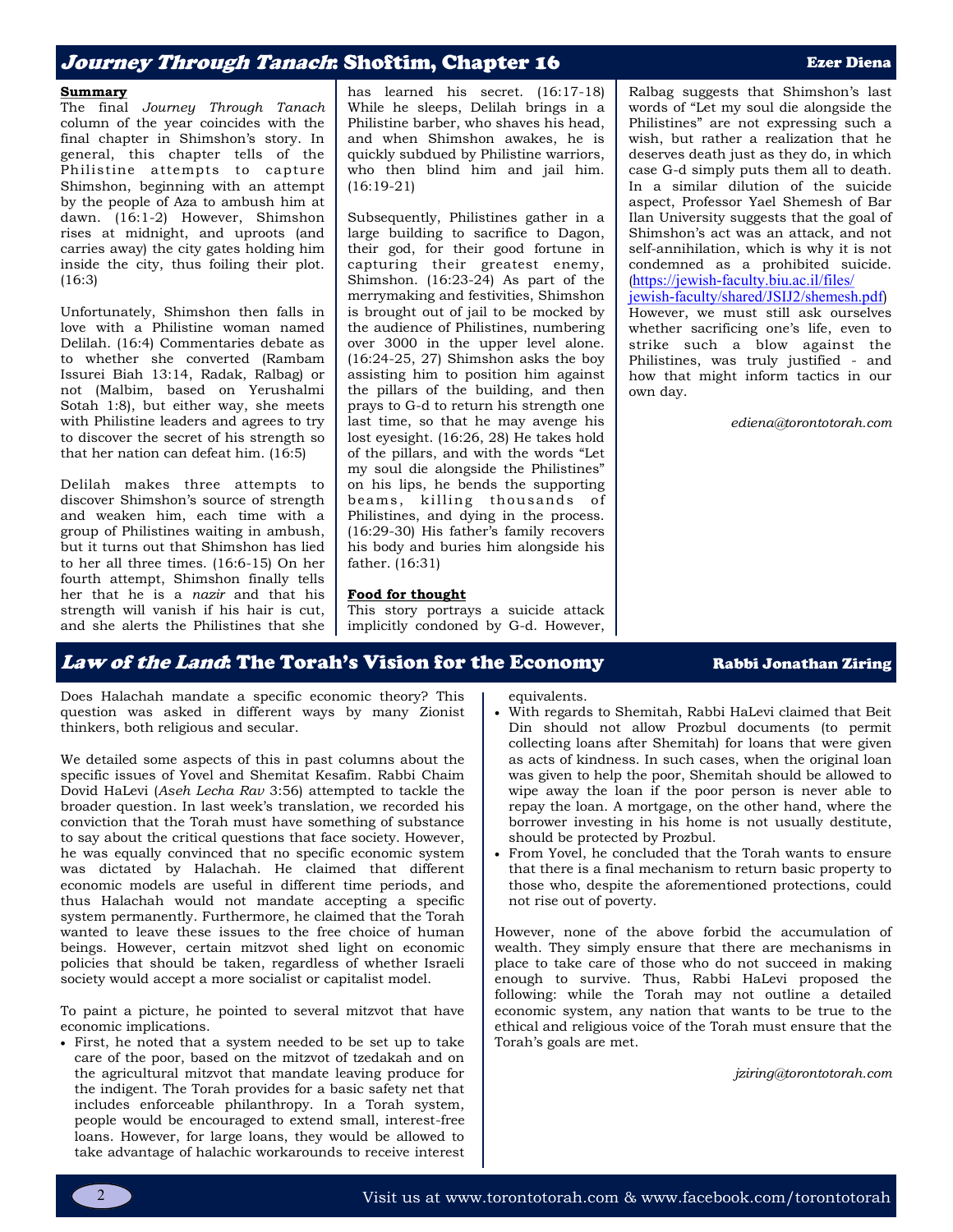#### Biography

### Rabbi Chaim Shmuelevitz Rabbi Elihu Abbe

Rabbi Nosson Tzvi Finkel was once walking with Rabbi Chaim Shmuelevitz, when they passed a shoe store. Rabbi | אך נראה עוד טעם מדוע הבין בלעם כך, an additional reason why Bilam under-Shmuelevitz began to tear up. When Rabbi Finkel inquired why, Rabbi Shmuelevitz explained that he had seen a basket filled with small shoes for young toddlers. These shoes would be the first pair of shoes that a mother would buy for her young child. When thinking about the emotions of joy that the mother would experience, he too was filled with that joy and the intense emotion caused him to cry. Such was the personality and sensitivity of the Mirrer Rosh Yeshiva, Rabbi Chaim Shmuelevitz. (paraphrased from mishpacha.com)

Rabbi Chaim Shmuelevitz was born on the 2nd day of Rosh HaShanah, 1902, in Kovno, Lithuania. He was educated by his father, Rabbi Raphael Alter Shmuelevitz, the Rosh Yeshiva in Grodno, until the age of sixteen, when his father passed away. Rabbi Shimon Shkop then became Rosh Yeshiva, and developed a close relationship with him.

At the age of 18, Rabbi Shmuelevitz was appointed to teach a shiur in the yeshiva in Grodno. About four years later, Rabbi Shmuelevitz transferred to the Mirrer Yeshiva, where he quickly became a favourite of the Mirrer Rosh Yeshiva, Rabbi Eliezer Yehudah Finkel. Shortly thereafter, Rabbi Shmuelevitz married Chana Miriam Finkel, Rabbi Finkel's daughter, and began teaching in the Mirrer Yeshiva.

After World War II broke out, Rabbi Shmuelevitz accompanied hundreds of students to Shanghai, where they lived and studied throughout the war. In Shanghai, Rabbi Shmuelevitz turned down American visas for him and his family, in order to remain with his students.

After a brief stay in the United States in 1947, Rabbi Shmuelevitz joined his father-in-law in Israel. He served as the Rosh Yeshiva of the Mirrer Yeshiva for 32 כדאי היה הדבר להרוג את האתון, אע " פ years, until his death in 1978. In 1964, he began to present *shmuessen* (ethicsoriented lectures) on improving character traits. [See accompanying translation.] In addition to his Torah knowledge, Rabbi Shmuelevitz was also known for his care and concern for fellow Jews. Approximately 100,000 people attended his funeral; he is buried on Har HaMenuchot.

# Torah and Translation The Honour of Bilam Rabbi Chaim Shmuelevitz, Sichot Mussar #79 Translated by Rabbi Elihu Abbe

והוא עפ"י מה שכתב באוה"ח (במדבר כב:ט) לפרש את שאלת הקב"ה: "מי האנשים האלה עמך ", שאמר לו הקב " ה: וכי אנשים אלו ראויים להיות עמך, שהכנסת אותם לחדרך המיוחד לך, כי יקפיד ד ' על כבוד בלעם, וכמו שמצינו שהרג את האתון משום כבודו של בלעם. וכיון שראה בלעם שהקב"ה מקפיד על כבודו, הבין שגם הציווי " לא תלך עמהם " משום כבודו הוא...

ובאוה " ח שם משמע שלא טעה בלעם בהבנת ציווי הקב"ה, אלא באמת נאמרו לו שני ציוויים, ראשית שלא ילך עמהם שאין זה לכבודו, ועוד ציווי שלא יאור את ישראל... ולמדנו מכך את גודל ההקפדה שהקפיד ד' על כבודו של בלעם...

ועוד יותר תגדל התמיהה, כשאנו מתבוננים במי אנו עוסקים ועל כבודו של מי הקפיד הקב"ה כל כך, ומיעט הקב"ה כבוד שמים כדי שלא יהא לו בזיון, הלא הוא בלעם הרשע, שהיה אבי אבות הפחיתיות שבעולם, בעל עין רעה ורוח גבוהה ונפש רחבה...

למדנו מכאן כמה גדול ערך כבודו של אדם לפני הקב"ה, ואפילו הוא רשע גמור כבלעם הרשע, מ " מ עדיין שמו " אדם ", וכדי למנוע ממנו בזיון יותר מן המגיע לו לפי מעשיו, שיתמעט כבוד שמים בכך.

stood [that G-d was refusing to allow Bilam to go with these messengers, and that Balak must send more honourable officers to bring him], is as the Or Ha-Chaim (Bamidbar 22:9) explains G-d's question "Who are these men with you?" G-d said to him, "Are these men worthy to be with you, that you have brought them into your private room?" For G-d was careful in regard to Bilam's honour. We [also] find this when G-d puts the donkey to death for Bilam's honour [so that people should not say, "This is the donkey who brought about Bilam's demise"]. And when Bilam saw that G-d was careful regarding his honour, he understood the command of "Do not go with them" to be because of a concern for his honour as well…

From the Or HaChaim it sounds like Bilam was not mistaken in understanding G-d's command. Rather, in truth, he was given two commands, the first of which was not to go with them because it would be beneath his dignity, and the second not to curse the Jewish People… We learn from here the great degree to which G-d was careful about Bilam's honour.

This is even more astonishing when we consider who we are dealing with, the one for whose honour G-d was so careful, for whom G-d was willing to limit the honour of Heaven, to prevent him from being disgraced. [Had the donkey remained in existence, people would have appreciated the wondrous nature of G-d's creation, a talking donkey.] It is Bilam the wicked, the source of all the world's lowliness, the one who possessed the traits of an evil eye, arrogance, and materialism (Avot 5:19).

We learn from here the great degree to which G-d values the honour of a person. Even if he is absolutely wicked like the evil Bilam, he is still a human being. To prevent him from being disgraced to an extent that he did not deserve based on his actions, it was fitting for the donkey to be killed, even though this would detract from the honour of Heaven.

*eabbe@torontotorah.com*